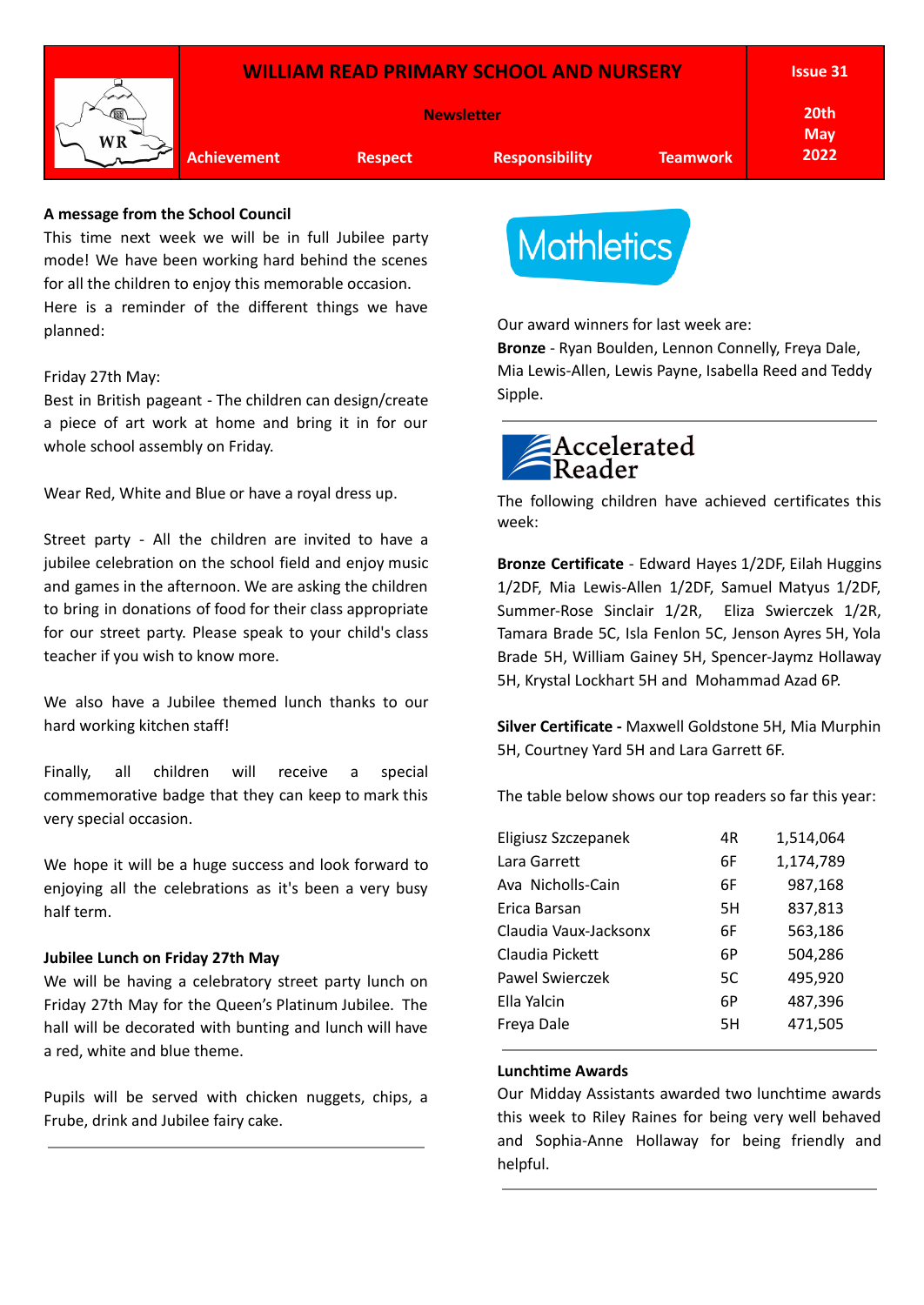|                                    |                                  |                                                                                                          |                                                                                                            | <b>WILLIAM READ PRIMARY SCHOOL AND NURSERY</b>                                 |                                                    | <b>Issue 31</b>                                            |  |  |
|------------------------------------|----------------------------------|----------------------------------------------------------------------------------------------------------|------------------------------------------------------------------------------------------------------------|--------------------------------------------------------------------------------|----------------------------------------------------|------------------------------------------------------------|--|--|
|                                    |                                  | <b>Newsletter</b>                                                                                        |                                                                                                            |                                                                                | 20th<br><b>May</b>                                 |                                                            |  |  |
|                                    | WR                               | <b>Achievement</b>                                                                                       | <b>Respect</b>                                                                                             | <b>Responsibility</b>                                                          | <b>Teamwork</b>                                    | 2022                                                       |  |  |
|                                    |                                  |                                                                                                          |                                                                                                            | <b>PE Days</b>                                                                 |                                                    |                                                            |  |  |
|                                    | <b>ClassDojo</b>                 |                                                                                                          |                                                                                                            |                                                                                |                                                    | Please note that PE days are <b>NOT</b> non school uniform |  |  |
|                                    |                                  |                                                                                                          |                                                                                                            |                                                                                |                                                    | days. All children are expected to be in their PE kit of a |  |  |
| Our Dojo Champions last week were: |                                  |                                                                                                          | red t-shirt and black shorts. If needed due to the<br>weather then a tracksuit may be worn OVER their kit. |                                                                                |                                                    |                                                            |  |  |
|                                    | Nursery Anaiyah Awere            |                                                                                                          |                                                                                                            | As the weather is now warming up, please ensure that                           |                                                    |                                                            |  |  |
| <b>RCP</b>                         | Albert Brewer                    |                                                                                                          |                                                                                                            | your children are wearing the correct kit.                                     |                                                    |                                                            |  |  |
| <b>RR</b>                          | Mia Fenlon                       |                                                                                                          |                                                                                                            |                                                                                |                                                    |                                                            |  |  |
| 1/2DF                              | Mia Lewis-Allen and Sabrina Webb |                                                                                                          |                                                                                                            | <b>Dates for your Diary</b>                                                    |                                                    |                                                            |  |  |
| 1/2R                               | <b>Oliver Butwell</b>            |                                                                                                          |                                                                                                            |                                                                                |                                                    |                                                            |  |  |
| 3Ru                                |                                  | Summer Van-Reenan                                                                                        |                                                                                                            | <b>During May</b><br>Year 2 SATs                                               |                                                    |                                                            |  |  |
| 4P                                 | Favour Ariyo                     |                                                                                                          |                                                                                                            |                                                                                |                                                    |                                                            |  |  |
| 4R                                 | Leo McKechnie                    |                                                                                                          |                                                                                                            |                                                                                |                                                    |                                                            |  |  |
| 5C                                 | Paige Walker                     |                                                                                                          |                                                                                                            | Tuesday 24th May<br>Primary Dance Festival at Palace Theatre (selected pupils) |                                                    |                                                            |  |  |
| 5H                                 |                                  | Charlie Spring and Frankie Doyle                                                                         |                                                                                                            |                                                                                |                                                    |                                                            |  |  |
| 6F                                 | <b>Rio McGlone</b>               |                                                                                                          |                                                                                                            | <b>Wednesday 25th May</b>                                                      |                                                    |                                                            |  |  |
| 6P                                 | Mohammad Azad                    |                                                                                                          | Junior Music Festival Area Rehearsal                                                                       |                                                                                |                                                    |                                                            |  |  |
| <b>Class photos</b>                |                                  |                                                                                                          | <b>Thursday 26th May</b>                                                                                   |                                                                                |                                                    |                                                            |  |  |
|                                    |                                  | Your child should have brought home their QR card for                                                    |                                                                                                            |                                                                                | KS2 Canvey Schools Cross Country (selected pupils) |                                                            |  |  |
|                                    |                                  | their individual photo. Van Cols Photography have<br>acked that naronte/carare register on their website |                                                                                                            | Friday 27th May                                                                |                                                    |                                                            |  |  |

The Queen's Platinum Jubilee Celebration

**Monday 30th May – Friday 3rd June** Half Term

**Monday 6th June 2022 – Friday 10th June 2022** Year 1 Phonics Screening Week

**Monday 6th June 2022 - Friday 24th June 2022** Year 4 Multiplication Tables Check

**Thursday 16 th June 2022** Sports Day

**Friday 17th June 2022** Junior Music Festival for Upper School Choir

**Monday 20th June 2022** Non Pupil Day

**Tuesday 21st June 2022** Canvey Cricket Tournament Year 6 Primary Engineer Celebration at Ford, Dunton (selected pupils)

**Head Lice**

Thank you.

to order.

We have had a few cases of head lice in the school. Please can parents check their child/rens hair every week and treat if necessary. Please comb through their hair with a special comb. Long hair should be tied back in school for safety reasons and to stop the spread of headlice.

asked that parents/carers register on their website. Photos will be available to view in the next couple of days. If you have any queries please contact their parentline on 01206 273711 - this can be found on the QR card. As soon as the whole year six group photo is available, we will message out the QR code if you wish

Order forms for class photos will be sent out today. Please **DO NOT** post photos on any social media sites.